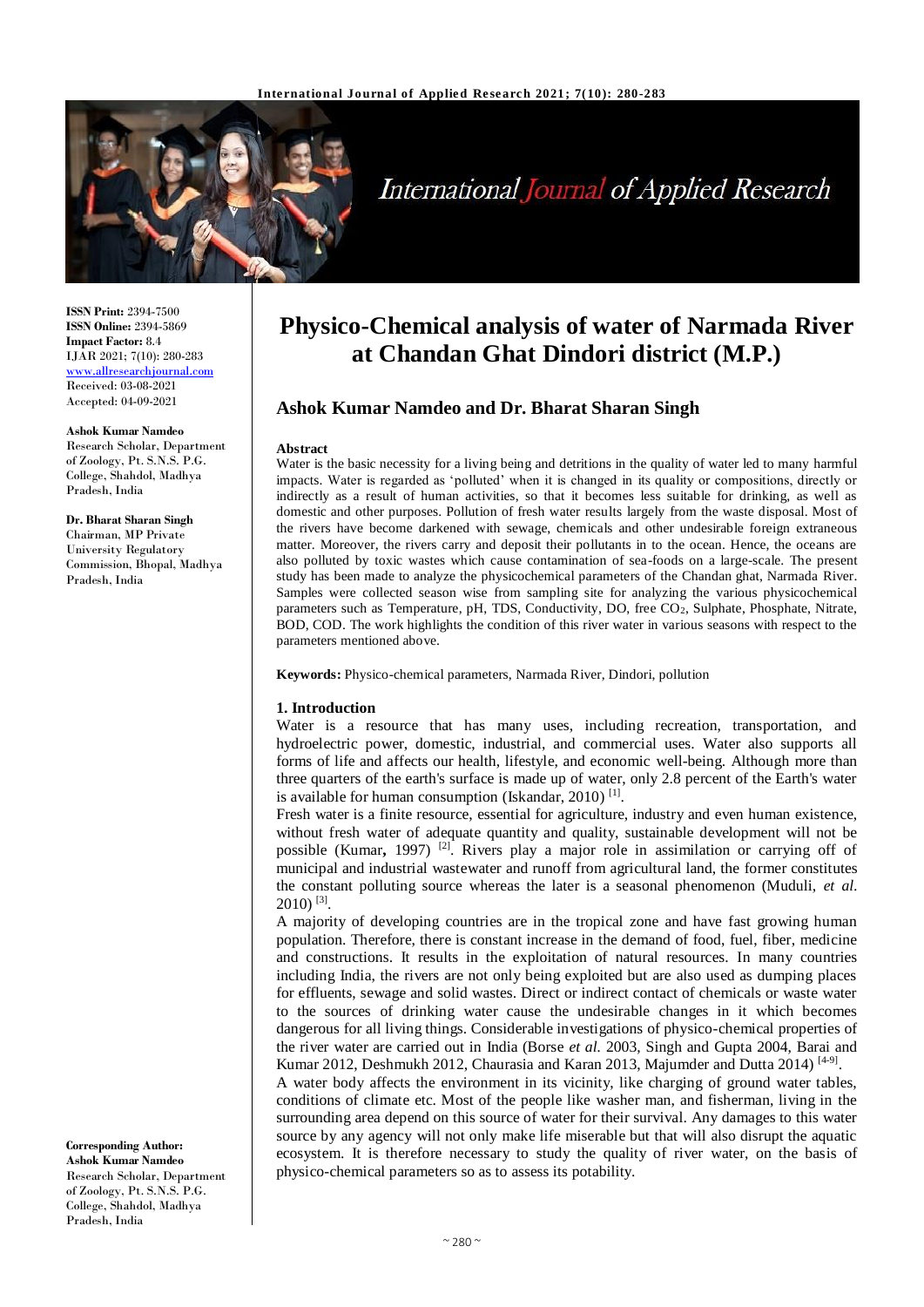### **2. Material and methods**

A general survey of the river was made for the study of various abiotic parameters. Water has unique property of dissolving and carrying suspension, a huge variety of chemicals, has the undesirable consequence that water can easily become contaminated (APHA 1989) [10]. Water samples were collected monthly in clear glass bottles from surface (max. depth 20 cm) sites of the river. Water samples were collected in three replicates from surface, column and bottom and mean values of all three observations were taken into consideration. For BOD estimation, water samples were collected separately in dark bottles. The acquisition of meaningful data demands correct sampling and storage procedures. The preservation of samples were done by refrigeration at 4°C, which is most general accepted method. Water and air temperature were recorded with a digital centigrade thermometer on the date of sampling.

Physico-chemical parameters like water temperature, pH, DO, free Carbon-di-oxide, total alkalinity and conductivity were measured in the field. Other parameters were mostly

tested within 24 hrs of collection. A total of 12 limnological parameters of water *viz*., temperature, pH, DO, BOD, COD, Free CO2, total alkalinity, conductivity, TDS, Phosphates, nitrate were determined. All the parameters were analysed the standard methods (Golterman 1969, Michael 1984, Trivedy and Goel 1986 and APHA 1989)<sup>[11, 12, 13, 10]</sup> and spectrophotometer SQ 118.

## **3. Result and Discussion**

The present study was conducted at selected sampling station of Chandan ghat, Narmada River at Dindori district for a period of one year (from Jan 2020 to Dec. 2020). Covering three main seasons i.e. Rainy (July/August/ September), Winter (Dec/Jan/Feb) and Summer (Apr/ May/June) in a year.

Physico-chemical and bacteriological parameters were carried out in the samples collected from the study area to study the drinking water quality and pollution level and details of the same was given in table-1 to show the seasonal fluctuations of selected parameters (table-1).

|  |  |  |  | Table 1: Physico-chemical properties of Chandan ghat, Narmada River for the duration Jan. 2020-Dec.2020. |  |
|--|--|--|--|----------------------------------------------------------------------------------------------------------|--|
|--|--|--|--|----------------------------------------------------------------------------------------------------------|--|

| S. No. | <b>Parameters</b>   | <b>Rainy Seasons</b> | Winter seasons | <b>Summer seasons</b> |        | <b>SD</b> |
|--------|---------------------|----------------------|----------------|-----------------------|--------|-----------|
| 1.     | Temp. $(^{\circ}C)$ | 28.9                 | 21.2           | 30.4                  | 26.83  | 4.94      |
| 2.     | Transperancy (cm.)  | 91                   | 112            | 86                    | 96.33  | 13.80     |
| 3.     | $T.D.S.$ $(mg/l)$   | 379                  | 283            | 321                   | 327.67 | 48.35     |
| 4.     | Conductivity        | 374                  | 275            | 411                   | 353.33 | 70.32     |
| 5.     | pΗ                  | 7.5                  | 8.6            | 7.9                   | 8.00   | 0.56      |
| 6.     | Alkalinity (mg/l)   | 136                  | 174            | 196                   | 168.67 | 30.35     |
| 7.     | $D.O.$ (mg/l)       | 7.6                  | 9.2            | 5.15                  | 7.32   | 2.04      |
| 8.     | $B.O.D.$ $(mg/l)$   | 13.9                 | 9.16           | 29.8                  | 17.62  | 10.81     |
| 9.     | $C.O.D.$ (mg/l)     | 119.4                | 139.8          | 82.2                  | 113.80 | 29.21     |
| 10.    | Nitrates $(mg/l)$   | 0.029                | 0.022          | 0.023                 | 0.02   | 0.00      |
| 11.    | Phosphates $(mg/l)$ | 0.049                | 0.067          | 0.071                 | 0.06   | 0.01      |
| 12.    | Sulphate            | 17.3                 | 12.9           | 18.91                 | 16.37  | 3.11      |

To assess the quality of river, Indian drinking water quality standard IS 10500 (1990) has been adopted. The data harvested during the present study is given in table 1. The present data showed the seasonal variations of all the parameters during the study period.

The water temperature is one of the important parameter in river. In the present study of Narmada River, difference in the fluctuation of water temperature was maximum 30.4°C to 21.2°C with a standard deviation of 4.94. The season wise studies showed the increased temperature of the river during summer is due to the common effect of intensity of solar radiations, ambient temperature. Decreased values of temperature during winter days are due to low ambient temperature (Gyananath *et al.* 2000)<sup>[14]</sup>.



**Fig 1:** Graphics Average water analysis of Chandan ghat, Narmada River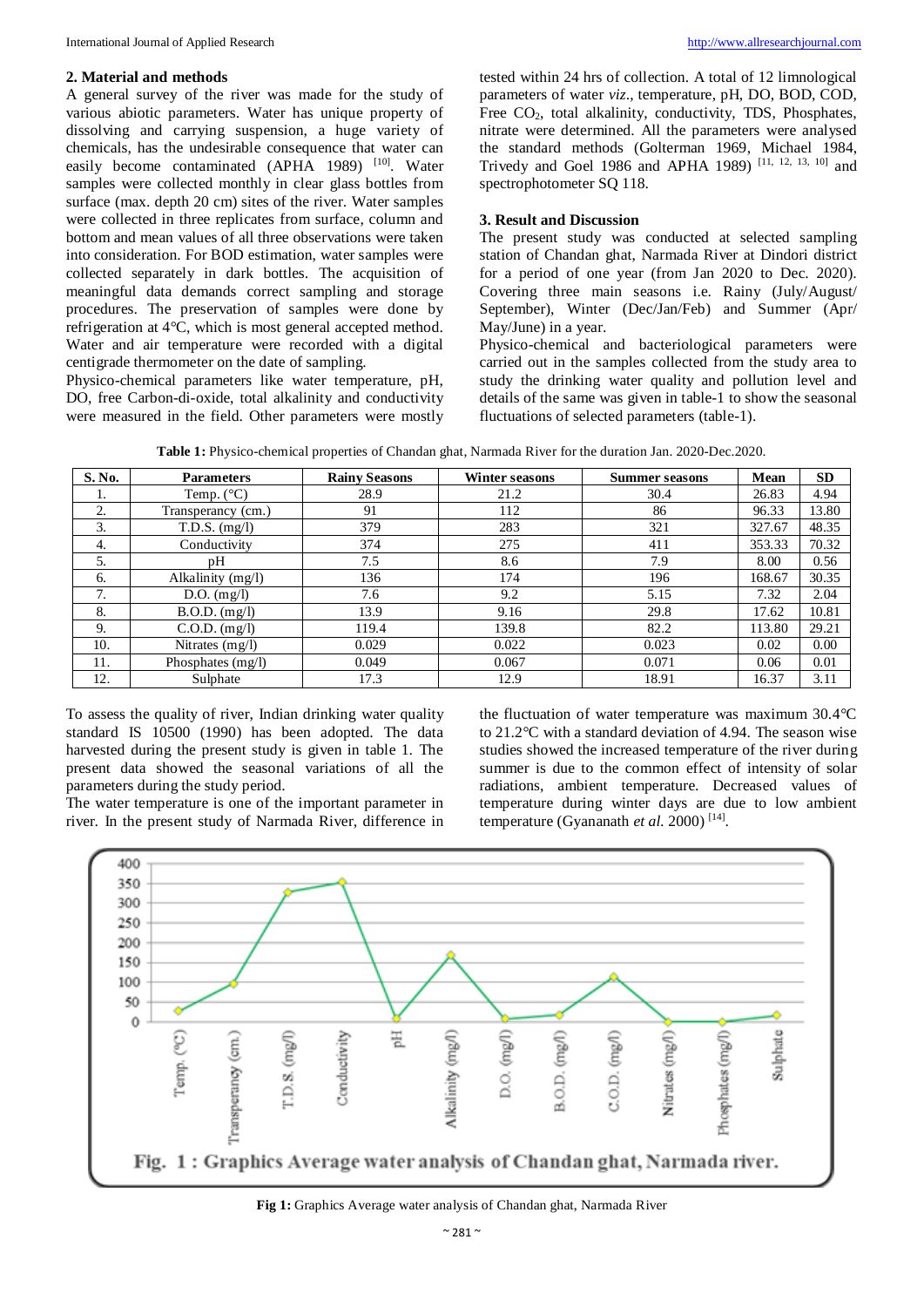Transparency is light penetration capacity of the water. The color of water is due to concentration of suspended organic and inorganic particles. Transparency varied from maximum 112 cm to 86 cm. with a standard deviation of 13.80. The less transparency observed during rainy season and summer season. While during winter comparatively the water showed more transparency. Low transparency in summer and rainy season in the different water bodies in Jammu (Shashi and Raina 1990, Kaushik and Saksena 1999 and Sharma 2015) [15-17] .

Total dissolved solids include salt and variety of organic substances, which readily dissolve in water and often impart a degree of hardness. The value of total dissolved solids ranged between max 379 mg/ltr to min 283 mg/ltr with a standard deviation of 48.35. The maximum seasonal value is observed in rainy season and minimum value in winter season. Moreover the low value of total dissolved solids in summer and high in rainy season was also observed (Trivedy *et al.* 1984)<sup>[18]</sup>.

The ionic status of water determines the conductivity. During summer and rainy days the enhanced values of conductivity may be due to presence of carbonates and bicarbonates in the water in more quantity due to pollutants. The exchange of inorganic ions by increased micro flora during the winter showed the moderate values of conductivity during the winter period.

Hydrogen ion concentration is considered as a important ecological factor, which is a result of interaction of various substances in water and in numerous biological phenomenon. Nearly neutral pH of water is regulated by carbon dioxide and bicarbonates (Hutchinson, 1957)<sup>[19]</sup>. The river water showed well alkaline water through the study period. pH of river ranges between 7.5 to 8.6.

Total alkalinity in river water ranges from 136mg/l to 196mg/l with a standard deviation of 30.35. During the summer season the higher values of hardness were observed and lower values during winter season (Ugale and Hiware 1999, Pratibha *et al.* 2005 and Sharma 2015)<sup>[20-21, 17].</sup>

Dissolved oxygen is also one of the important factors of water quality, which influences the biota present inside the river water. The seasonal fluctuation of dissolved oxygen in water bodies (Adebisi 1981)<sup>[22]</sup>. Similar pattern of DO observed in the present study, it decreases during the hot days of summer. DO show the inverse relationship with the temperature in river water.

Biological oxygen Demand is a direct measure of  $O_2$ requirement and indirect measure of biodegradable organic matter. The maximum B.O.D. was 29.8mg/l in summer and minimum 9.16mg/l in winter season. (Seenaya and Zafar 1979 & Sharma 2015)<sup>[23, 15]</sup>.

Chemical Oxygen Demand indicates the extent of chemical pollution mainly from industrial effluents. The C.O.D. values observed maximum in winter and minimum in rainy season (Singh and Roy, 1995 & Sharma, 2015)<sup>[24, 15]</sup>. In the present study, nitrate values ranged between 0.029 to 0.022 mg/l maximum of nitrate values were reported during rainy season and summer and minimum during winter. The high value of nitrate in rainy season, which is linked to heavy run-off of the organic matter from the catchments (Gohram, 1961) [25] .

Phosphate concentration in river water ranged between 0.071mg/l to 0.049mg/l. more concentration of phosphates recorded during the summer and winter season. It may be due to deposition of ashes and bones under religious activities and decomposition of organic matter in the water sediments.

Sulphate is produced by biological oxidation of sulphur content of organic matter. The sulphate value ranges between 18.91mg/l to 12.9mg/l with a standard deviation of 3.11. Minimum concentration of sulphate was in winter and maximum in summer (Angadi *et al.* 2005 & Sharma 2015) [26, 15] .

# **Test of significance of the observed correlation coefficient**

The correlation coefficient study is very useful to determine a predictable relationship which can be exploited in practice. It is used for the measurement of the strength and statistical significance of the relation between two or more water quality parameters. Hence, it is a helpful tool for the promotion of research activities (Shrivastava and Joshi, 2008 and Borkar and Tembhre, 2018) [27-28]. The correlation coefficients (r) among the various physicochemical characteristics of Effluents from recycled Orient paper mill, Amlai have been calculated and the numerical values are tabulated as shown in Table-2.

| Table 2: Correlation Matrix of Physico-chemical properties of Chandan ghat, Narmada River for the duration Jan. 2020-Dec. 2020 |  |
|--------------------------------------------------------------------------------------------------------------------------------|--|
|--------------------------------------------------------------------------------------------------------------------------------|--|

| S.No.           | Temp.   | <b>Transparency</b> | <b>T.D.S.</b> | Conductivity | pH      |         |         |         |         |         | Alkalinity   D.O.   B.O.D.   C.O.D.   Nitrates   Phosphate   Sulphate |  |
|-----------------|---------|---------------------|---------------|--------------|---------|---------|---------|---------|---------|---------|-----------------------------------------------------------------------|--|
| Temp.           |         |                     |               |              |         |         |         |         |         |         |                                                                       |  |
| Trans-perancy   | $-1.00$ |                     |               |              |         |         |         |         |         |         |                                                                       |  |
| T.D.S.          | 0.70    | $-0.68$             |               |              |         |         |         |         |         |         |                                                                       |  |
| Cond-uctivity   | 0.99    | $-1.00$             | 0.61          |              |         |         |         |         |         |         |                                                                       |  |
| pΗ              | $-0.87$ | 0.85                | $-0.96$       | $-0.81$      |         |         |         |         |         |         |                                                                       |  |
| Alkal- inity    | 0.00    | $-0.03$             | $-0.71$       | 0.11         | 0.50    |         |         |         |         |         |                                                                       |  |
| D.O.            | $-0.88$ | 0.90                | $-0.28$       | $-0.93$      | 0.53    | $-0.47$ |         |         |         |         |                                                                       |  |
| B.O.D.          | 0.78    | $-0.80$             | 0.10          | 0.85         | $-0.37$ | 0.62    | $-0.98$ |         |         |         |                                                                       |  |
| C.O.D.          | $-0.86$ | 0.87                | $-0.23$       | $-0.91$      | 0.49    | $-0.51$ | 1.00    | $-0.99$ |         |         |                                                                       |  |
| <b>Nitrates</b> | 0.48    | $-0.46$             | 0.96          | 0.38         | $-0.85$ | $-0.88$ | $-0.01$ | $-0.17$ | 0.03    |         |                                                                       |  |
| Phos-phates     | $-0.20$ | 0.17                | $-0.84$       | $-0.09$      | 0.66    | 0.98    | $-0.29$ | 0.46    | $-0.33$ | $-0.95$ |                                                                       |  |
| Sulphate        | 0.99    | $-1.00$             | 0.62          | 1.00         | $-0.81$ | 0.11    | $-0.93$ | 0.84    | $-0.91$ | 0.38    | $-0.09$                                                               |  |

In the Correlation Matrix of Physico-chemical properties of Chandan ghat, Narmada river, out of 78 correlation coefficients, 36 negative and 42 positive correlation coefficients. In Table-2, the highly positive correlation is observed between Sulphate and conductivity (1.00), Conductivity and Temperature (0.99), Sulphate and

Temperature (0.99), Phosphate and alkalinity (0.98), Nitrates and TDS (0.96) and DO and Transparency (0.90), where highly negative correlation is observed between Transparency and Temperature (-1.00), Conductivity and Transparency (-1.00), COD and BOD (-0.99), BOD and DO